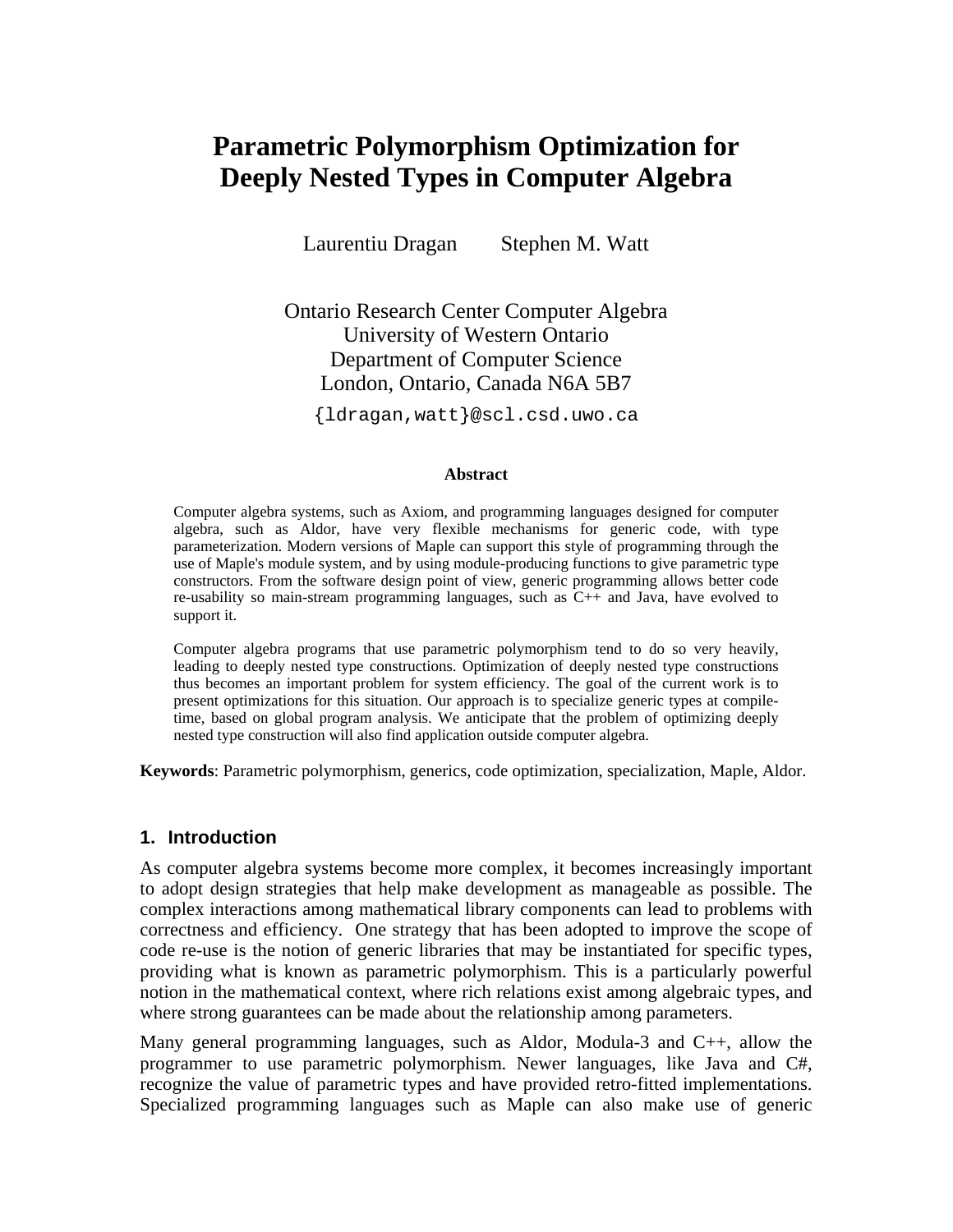modules/types to develop generic algorithms [1]. This style of Maple programming can be quite flexible, as is the one we see in Aldor programming language.

In Aldor, types are represented by abstract data types known as *domains*. These are runtime values, belonging to *type categories* that specify mathematical properties and allow compile time optimization. Maple has simulated this behaviour with Domains package, which allows users to program in the style of Axiom/Aldor. Modern versions of Maple provide modules, which present an improved implementation for domains in Maple. Parametric modules can be produced by module-producing procedures, effectively creating parametric types in Maple. Additionally, it is possible to use the Alma [2] system to connect these two approaches. Alma allows Aldor's efficiently compiled domain constructors to appear in Maple as module-producing functions. We thus see that efficiency improvements in parametric polymorphism can benefit Aldor, Maple and their combination.

The main goal of this work is to see how specialization can improve the performance of deeply nested generics for computer algebra. We first examine this in the context of Aldor's performance. This improvement can also be used to generate more efficient libraries for Maple when using Aldor through the Alma system. We also examine the potential for improvement in specializing Maple's generics, by hand-specializing representative code. It would be useful to write a partial evaluator for Maple programs and the be able to optimize them in a similar fashion to what we propose here for Aldor, but this require more work in Maple to implement the optimization tools that are already present in the Aldor compiler.

In computer algebra systems, scientific libraries and other systems that have rich mathematical models, it is possible to write very general algorithms. When generics are heavily used, deeply nested types can be formed. An example of such a nested type is:

```
List(Matrix(Poly(Complex(DoubleFloat))))
```
Because the Aldor programming language supports generic types in a natural way, and because the type system of Aldor allows easy manipulation of types, we decided to conduct our experiments using the framework provided by Aldor. So far, we have implemented such a specializer for the Aldor compiler at the intermediate language level. The results obtained are encouraging.

# **2. Parametric Polymorphism in Different Programming Languages**

# **2.1. Heterogeneous and Homogeneous Implementation**

In the recent years, we have seen an increase in widespread acceptance of parametric polymorphism. This feature has already been present in languages like Modula-3, ADA and C++ for some time. Java has retro-fitted this feature in its most recent version, and the next release of the C#/.NET platform will also support generic programming.

Using parametric polymorphism without performance penalty (or with a small overhead) is very important. With the introduction of generics in the main programming languages we expect to see more use of generic style programming. We therefore expect our work to have increasing impact as parametric polymorphism becomes more widely adopted..

Currently, there are two approaches to implement the parametric polymorphism paradigm: *homogeneous* and *heterogeneous*.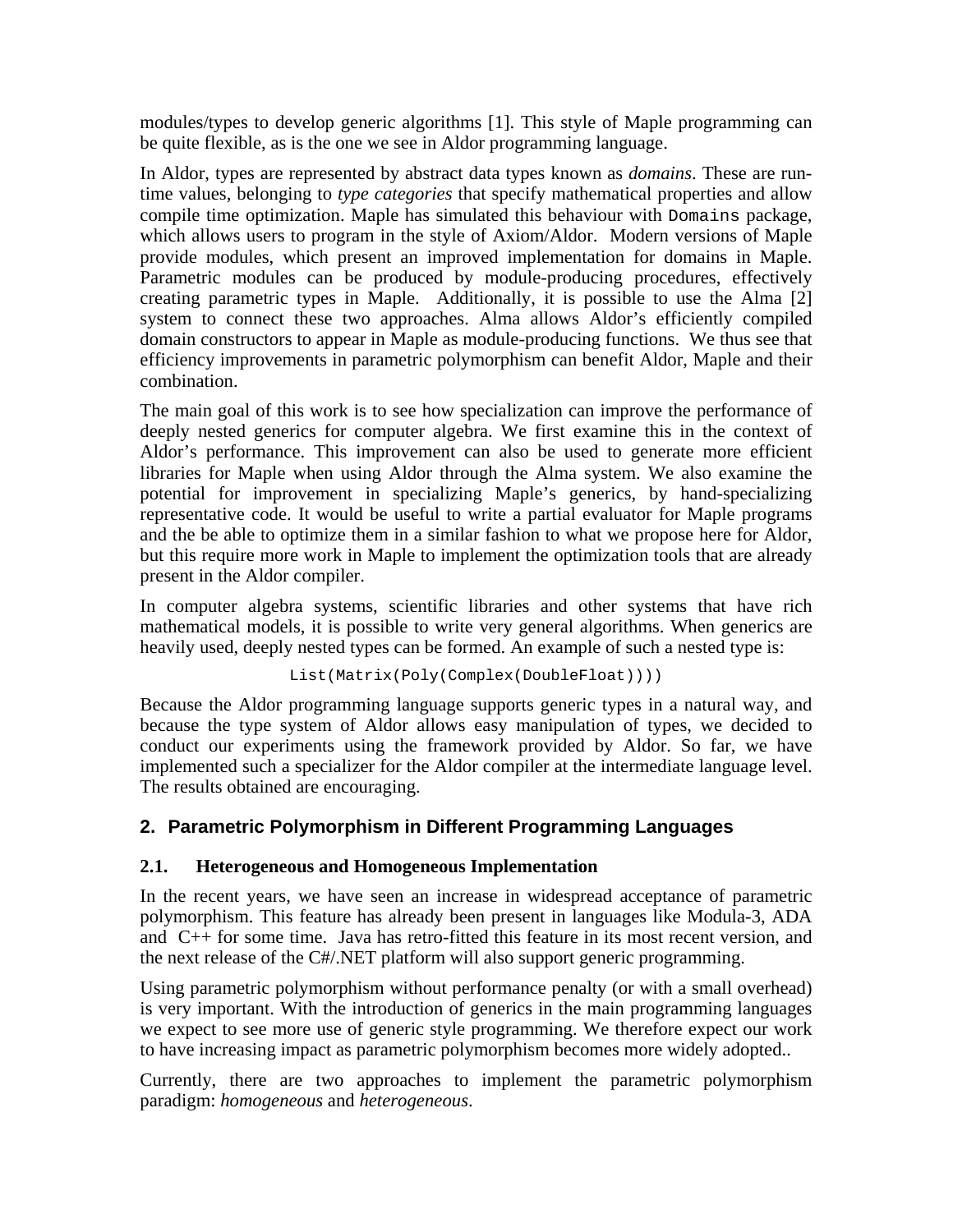The *heterogeneous* approach constructs a special class for each of the type parameters. For example, in case of the Vector from C++ STL, one can construct Vector<int> or Vector<double>. Because C++ uses heterogeneous approach, two distinct classes are generated for the above cases: VectorInt and VectorDouble. They duplicate the source code of the Vector generic class and produce, different *specialized* compiled forms of the vector class.

This is a good model from the time efficiency point of view, because the two classes are working on their own form of the code, which can be optimized since it is not parameterized any more. The drawback of this method is the size of the code. For each instance there is a copy of the code.

The *homogeneous* approach uses the same generic class at runtime for every instance of the type parameters. This method is used in Java by erasing the type information and using the Object class, instead of the specialized form, and by casting back to the target class whenever necessary. This method has small run-time overhead and the code size is not increased from the original one. For example, Vector<Integer> will be transformed to a Vector that contains Object class objects, and the compiler will check if an Integer class object is used when referring to elements of the vector. This assures that same code is used for Vector<Pineapple>.

Aldor is uses the homogeneous approach, but the Aldor implementation is in many ways superior to the one we see in Java. In Aldor the types are not erased, and this provides very good flexibility and the ability to implement domains in a lazy manner. It also allows for generics to be instantiated differently according to run-time decisions. The downside of this implementation is that it does not achieve the same execution speed as the heterogeneous approach, unless code optimizations are performed. This is even more visible when the parameters of the domains are themselves parametric domains, leading to *deeply nested* generics.

The .NET platform implements generics in a homogeneous manner at the intermediate language (CLR) level. In .NET, the type information is preserved by the compiler and is used at run-time by the just-in-time compiler to optimize the code.

# **2.2. Parametric Polymorphism in Maple**

It is possible to achieve parametric polymorphism in Maple using modules as types and module-producing functions as type constructors. One simple example can be seen in the following:

```
# Integers mod p. 
IMod := proc (p) module() 
          export zero, `+`, `*`, `=`, convertIn, convertOut;
           zero:= 0;\dot{f} := (a,b) -> a+b mod p;
          * \cdot = (a, b) -> a * b \mod p;<br>\cdot * \cdot = (a, b) -> a * b \mod p;`=` := (a, b) -> evalb(a = b);
           convertIn := proc(n)
                if not type(n, 'integer') then error("Bad number") end if; 
                n mod p 
            end; 
           convertOut := v -> v; 
      end module 
end proc:
```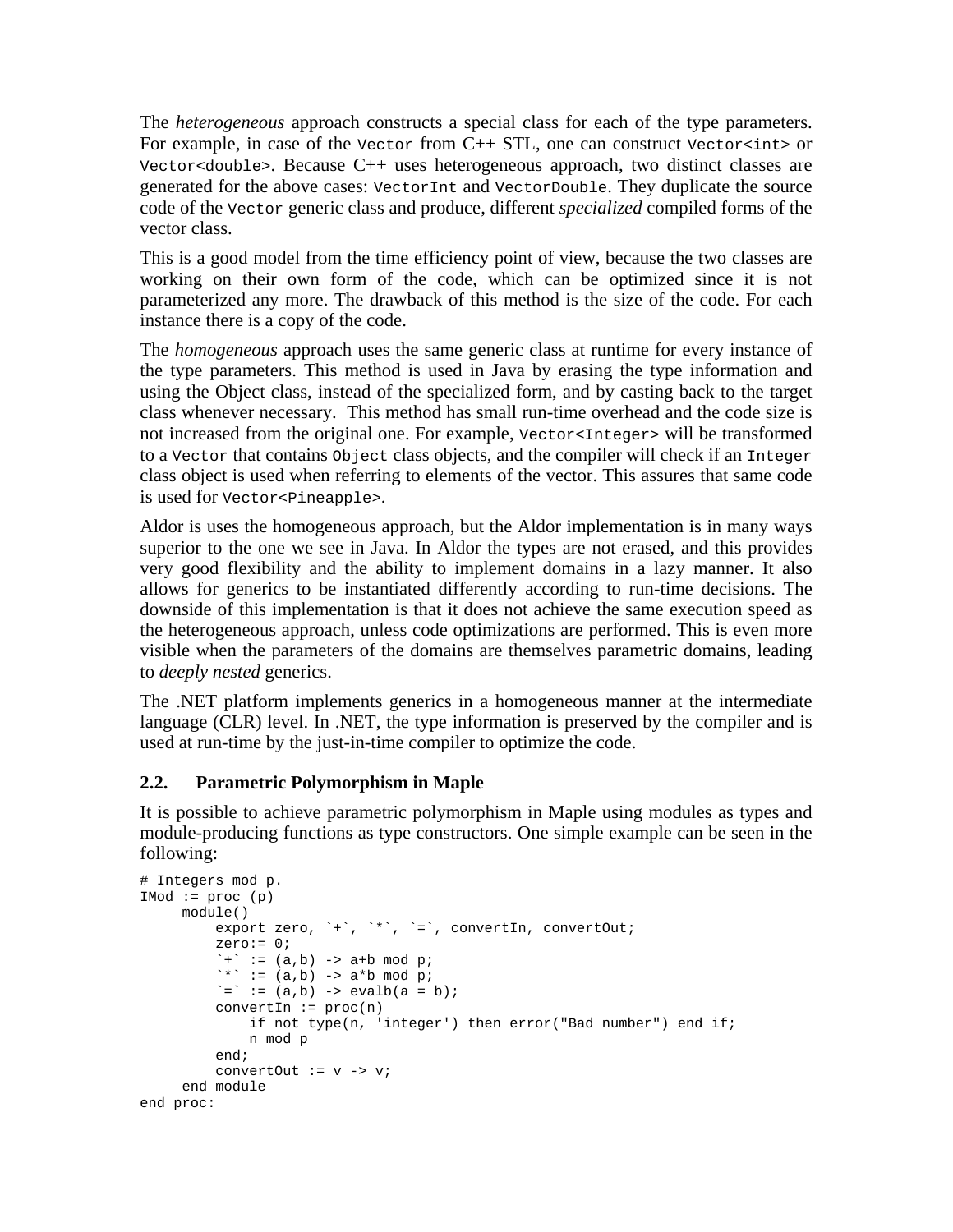```
# Poly(x)(R) gives polynomials in the variable x with coefficient ring R. 
Poly := proc(x) proc(R) module() 
          export zero, `+`, `*`, `=`, convertIn, convertOut, pcoef, pdegree; 
          local fixDegree; 
         zero := [];
          # Drop leading coefficients equal to zero. 
          dropZeros := proc(p) 
               local i, dtrue, d; 
              d := pdegree(p);
              dtrue := -1; for i from d to 0 by -1 do 
                   if not R:-`=' (R:-zero, pcoeff(p,i)) then
                       dtrue := i; break 
                    end if 
               end do; 
              if d = dtrue then p else [op(0..dtrue+1, p)] end if
          end proc: 
          \dot{f} := proc(p,q)
               local i, d; 
              d := max(pdegree(p), pdegree(q));dropZeros([seq(R:-`+`(pcoef(p,i), pcoef(q,i)), i=0..d)]); end proc: 
          `*` := proc(p, q) local a, i, j, pd, qd; 
             if p = zero or q = zero then return zero end if;
             pd := pdegree(p); qd := pdegree(q);
             a := array(0..pd+qd)ifor i from 0 to pd + qd do a[i] := R:-zero(); end do;
              for i from 0 to pd do 
                   for j from 0 to qd do 
                      a[i+j] := R:-`+^(a[i+j], R:-`*^(pcoeff(p,i), pcoeff(q,j))); end do 
              end do; 
              [seq(a[i], i = 0..pd+qd)] end proc: 
          \dot{=} := proc(p,q) local i; 
              if pdegree(p) <> pdegree(q) then return false end if;
              for i from 0 to degree(p) do 
                  if not R:-`='(pcoef(p,i)), pcoef(q,i)) then return false end if
              end do; 
              true 
          end proc: 
          convertIn := proc(w0) 
              local i, w; 
             w := collect(w0, x);dropZeros([seq(R:-convertIn(coeff(w,x,i)), i=0..degree(w,x))])) end proc; 
         convertOut := proc(p) local i, dp; 
             dp := pdegree(p);
             add(R:-convertOut(pcoef(p,dp-i)) * x^(dp-i), i = 0..dp) end proc; 
         pdegree := p \rightarrow nops(p) - 1;pcoef := proc(p, i)
              if i+1<=nops(p) then p[i+1] else R:-zero end if 
          end proc: 
      end module 
end proc end proc:
```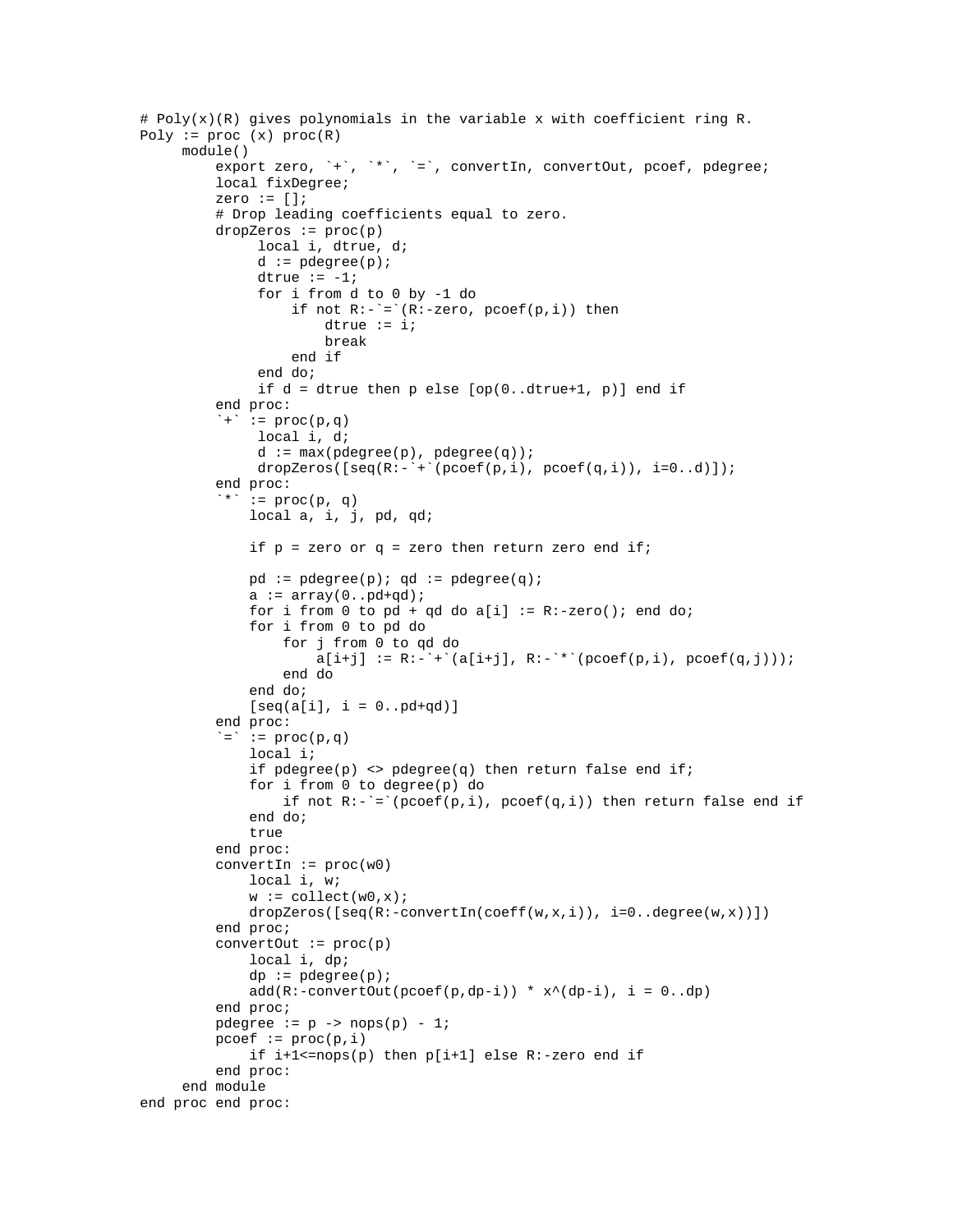```
# Curry the constructors to make Ring to Ring functors. 
Px := Poly(x);Py := Poly(y);Pz := Poly(z);# Compose a type tower of 4 nested constructors. 
pm := P_X(P_Y(P_Z(Ind(17))));
# Perform some polynomial arithmetic. 
a0 := 2*x^2+4*y^2+3*z^2+(2*x*y*z)+y*(4*x+5*z);a := \text{pm:}-\text{convertIn(a0)};oa := \overline{pm:-\text{convertOut}(a)};
o2a := pm:-convertOut(pm:-`+^(a,a));
oaa := pm:-convertOut(pm:-`*`(a,a));
```
In this example we create a parametric type constructor, IMod, that produces a ring of integers modulo n. The parameterized constructor Poly produces a polynomial ring using a dense representation. Poly takes a symbol and returns a constructor requiring a coefficient ring.  $IMod(n)$  and  $Poly(x,R)$  both yield such objects. Unfortunately, in Maple is not possible to easily specify type of this kind of type parameter. Both of our constructors produce types that export the functions  $=$ ,  $+$ ,  $*$ , convertIn, convertOut and the Poly constructor relies on these being provided by the parameter giving the coefficient ring. This example shows one way to write generic algorithms in Maple.

# **2.3. Parametric Polymorphism in Aldor**

Aldor was initially designed as an extension programming language for Axiom computer algebra system. At present, it can be used as a general-purpose programming language, but its main application remains computer algebra, as can be seen from its extensive algebra libraries. In Aldor, functions and types are first-class values, allowing great flexibility for types. This is allows elegant support the complex relationships between mathematical structures.

The type system in Aldor is organized on two levels: domains and categories. Categories are used to represent the type of domains. More details about Aldor programming language can be found in Aldor User Guide [3].

The concept of domains and categories is similar to ideas in object-oriented systems, where domains are the classes and categories are the interfaces. However, they are not exactly the same since domains do not allow inheritance. The main advantage of Aldor's types system is that is allows the type checking to verify whether an object belongs to a type rather than belonging to some unknown sub-type of that type.

In Aldor, dependent types are used to place restrictions on parametric polymorphism, similar to the bounded polymorphism that is present in Java and C#. An example of a dependent type is  $(n:Integer, m:integer) \rightarrow IMod(m)$ , the type of functions taking two integers as arguments and returning a result in the type of integers modulo the second argument. This shows how dependent types can be used in programs where the type of a result depends on the value of an argument. Dependent types are particularly useful in type producing functions, e.g. (R: Ring) -> Module(R).

In order to see how to use Aldor domains, consider the following small example of a parametric type declaration: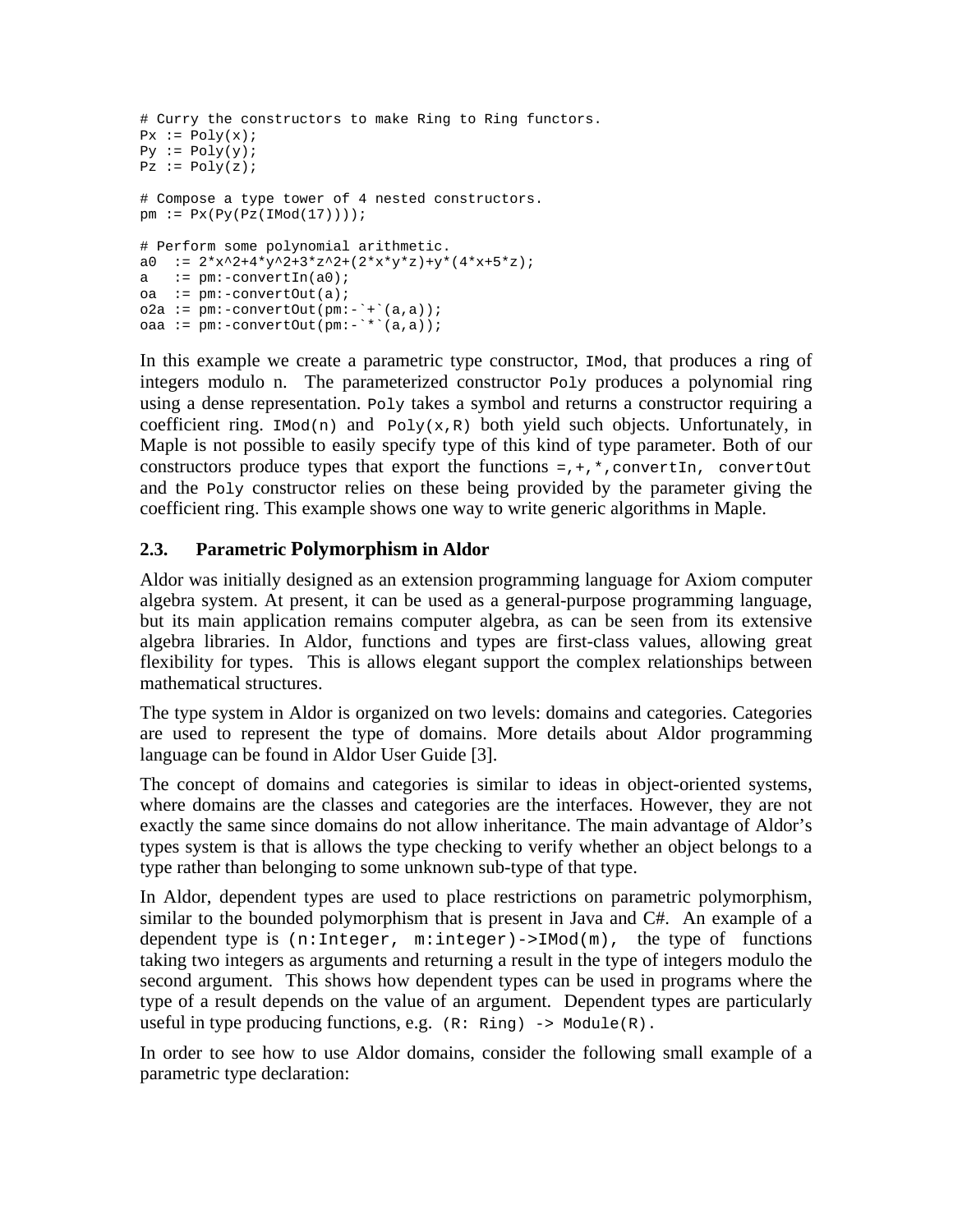```
 1. import from SingleInteger; 
2. define Dom1Cat: Category == with{m: SingleInteger->SingleInteger; }
 3. 
4. Dom1: Dom1Cat == add {m(q: SingleInteger):SingleInteger == q + 1; } 5. 
6. Dom2(p: Dom1Cat): Dom1Cat == add {
7. m(x: SingleInteger) : SingleInteger == {<br>8 for i in 1 1000 repeat x := m(x) sp
      for i in 1..1000 repeat x := m(x)$p + 1;}
9. x_i<br>10. }
10. } 
11. } 
12. 
13. import from Dom2 Dom1; 
14. 
15. print << m(0) << newline;
```
In this example, Dom1Cat is a category. This category defines a type and any domain that has this type should implement the function m. This is very similar to interfaces from object-oriented languages such as Java, where interfaces are used to specify the functions that should be implemented by the `implementing' class.

Later in the example, a domain  $Dom1$  is defined. Dom1 is declared to be of type  $Dom1Cat$ . This means that Dom1 *implements* Dom1Cat, and as a consequence, Dom1 *must* provide the code for program m.

Next, a new domain is defined Dom2. It can be seen that Dom2 is parameterized, and the type of the parameter is Dom1Cat. Dom2 has the type Dom1Cat, which means it should implement m. As can be seen from the above declaration,  $Dom2$  is a function that takes a domain as a parameter, and returns a domain as its result. The code for the function is a domain generating expression that uses the parameter p. It can also be seen that the parameter is a domain of type Dom1Cat. This puts a restriction on the possible parameters, so this parametric polymorphism is *bounded*. In C++ it is not possible to specify the type of the parameter, and therefore type checking is done partially at link-time for C++.

Lines 13, 15 show how  $Dom2$  can be used. In this example, the function  $m$  from domain Dom2 is called.

One of the strengths of the Aldor programming language is that functions and types are first-class values. This way, functions and types can be manipulated in the same way as any other values; they can be assigned to variables or returned from functions. This is why, in the above example, a generic domain can be given by a simple function that constructs a new domain based on its parameter.

# **3. Deeply Nested Types**

Using a generic library for computer algebra, such as the one provided by Aldor, one can easily find one is working with objects of a complicated type, such as

```
List(Matrix(Poly(Complex(DoubleFloat))))
```
This construction tells us that we have a list whose elements are matrices; the elements of the matrix are polynomials with complex coefficients. Also, the real and imaginary parts of complex number are implemented using floating-point numbers. This is an example of a *deeply nested type*.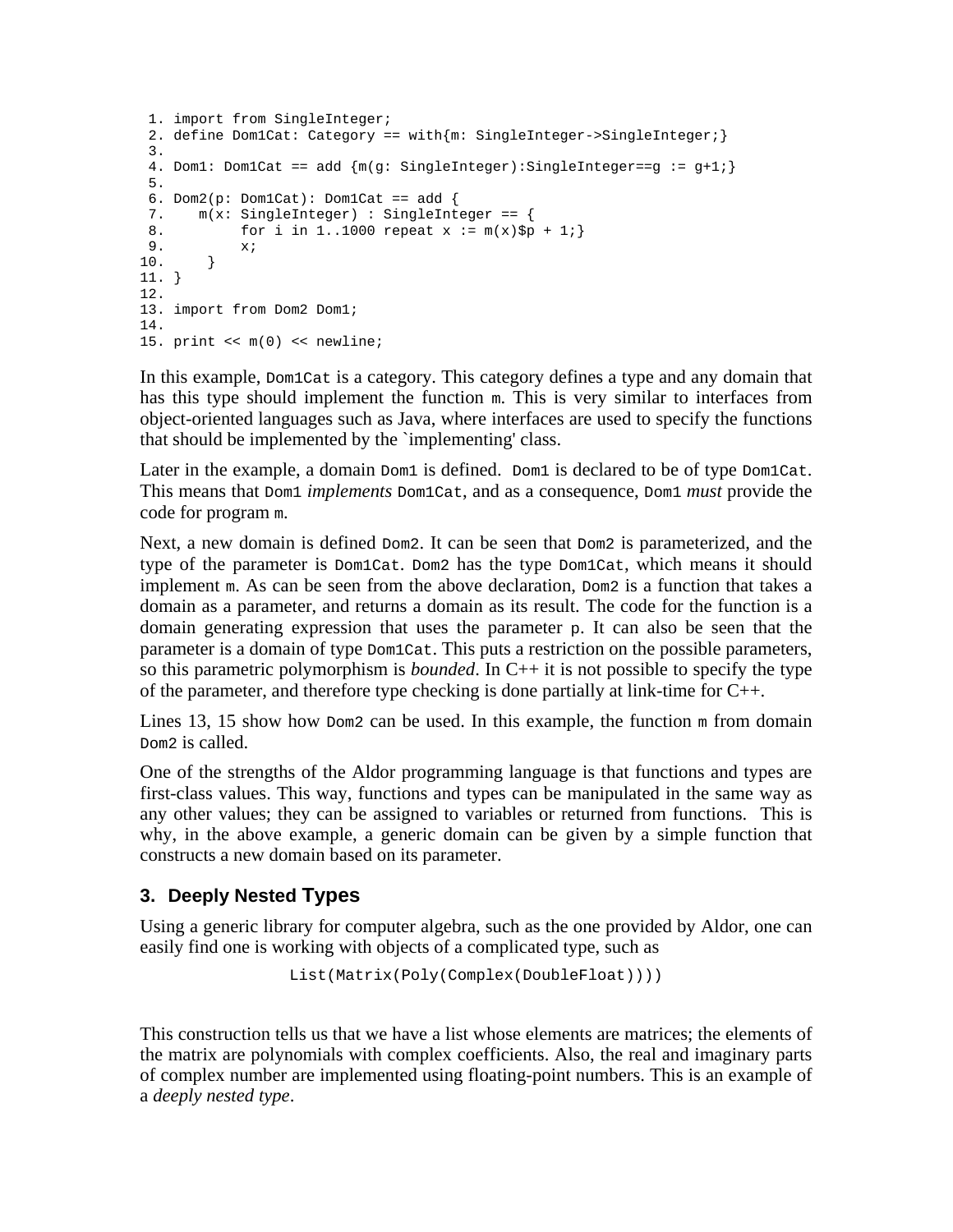Because DoubleFloat is not a parametric domain, the type Complex(DoubleFloat) is not parametric. Using same reasoning List Matrix Poly Complex DoubleFloat is not a parametric type.

Now, let us assume that one would call an operation from the List domainr, for example, to map multiplication by a constant onto each element. This means each element of the list should be multiplied with the constant. But the elements are matrices, which means call a function (to multiply a matrix by a constant) from the Matrix domain. Each element from the matrix is a polynomial, which requires invoking the constant multiplication operation from the polynomial. This then invokes polynomial coefficient operations, etc.

This kind of operation requires many function calls whenever a function from a domain is called. This introduces an overhead that can be avoided by *specializing* the domain. By specializing the operations of the domain, it might be possible further optimize the resulting operation by constant propagation and dead-variable elimination optimizations.

After constructing the domain presented in the above example, only operations from List are directly invoked in the program. This gives us the idea of constructing a *specialized* domain:

List o Matrix o Poly o Complex o DoubleFloat

The functions of this domain would be specialized forms of the functions from all of the domains. We do not need partial in-lining since the calls will invoke only operations from List. Creating a specialized function with code from in-lined functions can benefit from other optimization techniques that are not inter-procedural.

Since the Aldor language allows dynamic types, we may not know a component of the deeply nested domain at compile-time. We may have situations such as

> List Matrix Poly Complex X Matrix Poly Complex DoubleFloat List Matrix X Complex DoubleFloat

where x is unknown at compile-time. These cases require special care because we cannot in-line code from X.

As stated earlier, the Aldor programming language uses at the moment a homogeneous approach for parameterized domains. All operations on objects of the parameter type are performed via function calls. This makes the resulting code flexible, but slower. Our experiment implements the heterogeneous approach in cases of deeply nested domains. Using the Aldor compiler, we try to specialize the parametric type at compile-time, when possible. This is similar to the heterogeneous case seen in  $C_{++}$ . The difference from  $C_{++}$ is that, in Aldor, the code specialization is not done by a simple macro substitution. Instead it is done by specializing the domains after the type checking system has verified that the program is type safe. In some cases, the code size increase is more important than the execution speed. In these cases, the homogeneous approach may be desired. In the future, it would be interesting to investigate the use of heuristics, to decide when to specialize.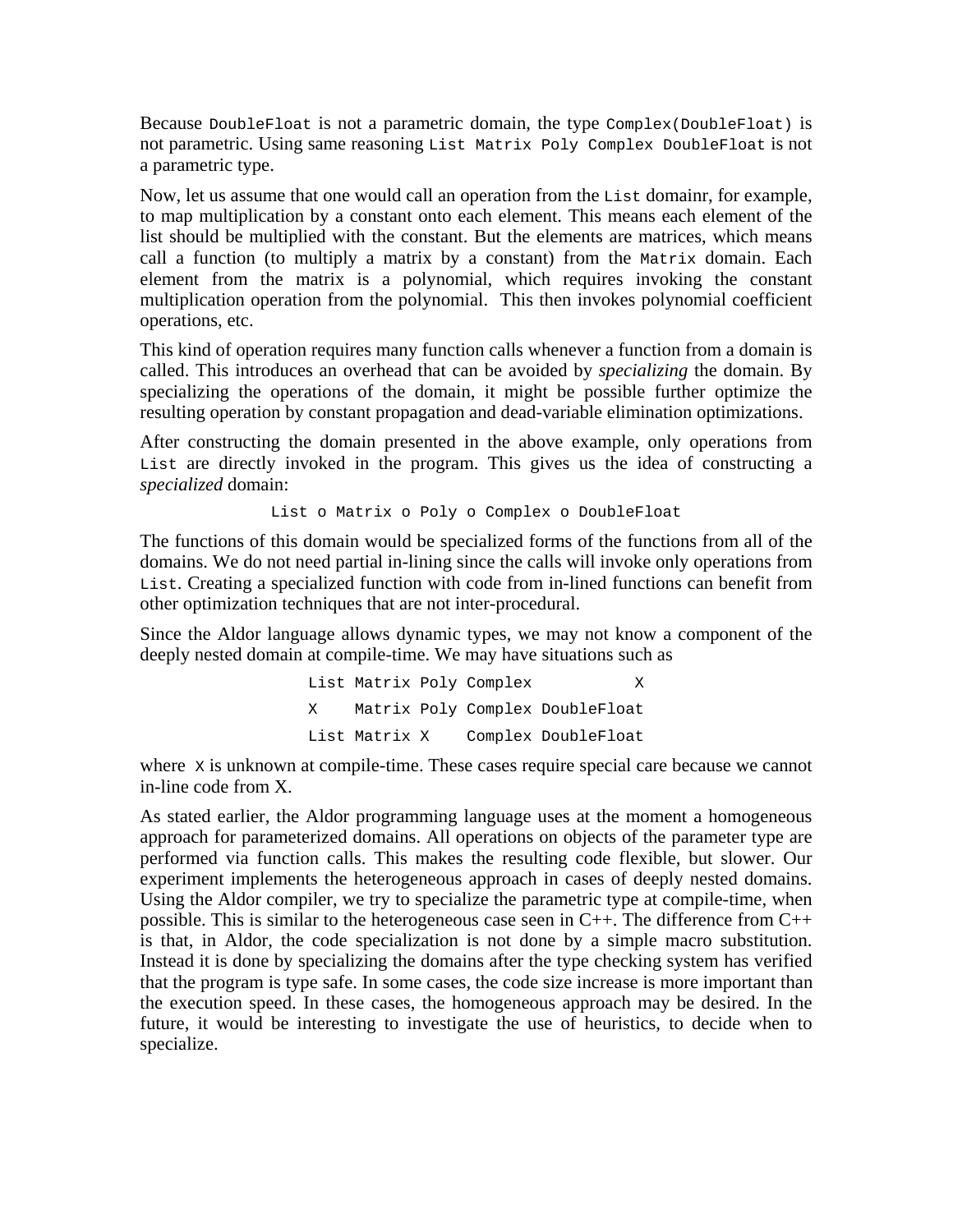# **4. Code Specialization**

The main idea for this optimization is to expand in-line the code of the called function from the parametric domain in the caller function. Using this optimization we benefit from eliminating the dispatch overhead, and also from in-lining the code of the called function. This inlining allows further optimization, by making the inlined function's code visible to the local optimizations of the caller function. For example this often allows additional copy propagation, common sub-expression elimination and dead code elimination.

Inlining in Aldor must take care of the usual cases of creating temporary variables when arguments are complex, potentially side-effecting expressions, and when the inlined function appears in the middle of an expression. Additionally, because Aldor is a functional language supporting closures, inlining must manipulate closure objects so that the inlined code accesses its lexical variables from the correct environments.

This idea of specialization is related to the partial evaluation technique were the code is specialized for a particular input type [4]. Partial evaluation can be used to specialize generic algorithms. Generic programming has the advantage of being easy to maintain, but does comes at the cost of efficiency. One solution would be to write specialized code by hand, but this hard to do in practice and error prone. This is why partial evaluators were written. A partial evaluator is a tool that transforms the generic code into a specialized code based on the constant inputs used by the generic code. The constant values are usually application dependent and are provided by the user. This tool is used for scientific computing, computer graphics, and it can yield good improvements over the generic code. A partial evaluator only takes the constant inputs and propagates them through the program. The difference in our case is that we analyze the whole program first and find the particular types that were created by the programmer and perform an *automatic* specialization based on that type.

We intend to experiment with partial specializations based on program particularities. Dean, Chambers and Grove did similar work in their selective specialization [5]. For object-oriented languages a problem arises when the call is virtual and a dynamic dispatch is required. The specialization can be done on all possible types, but that would result in over-specialization. To avoid this, in [5], a profile based specialization is proposed, that would specialize only the calls that are most beneficial. Also, [5] specializes only the messages between objects, not the parametric types.

We have implemented a specializer for Aldor framework. In the current state it performs a full type specialization more like C++ templates.

# **5. Optimization for the Aldor Framework and Results**

In this section, we shall present the optimization implemented in Aldor, and the results obtained so far.

The Aldor compiler supports many operating systems. In order to be able to achieve this, the compiler uses a portable intermediate language representation. The intermediate language is called FOAM and it stands for First Order Abstract Machine [6]. The goal of FOAM is to be platform independent, to have efficient mapping to C and Lisp and to allow easy manipulation. The quality of easy manipulation is useful for FOAM-to-FOAM optimization. Our code transformation is performed at the FOAM level.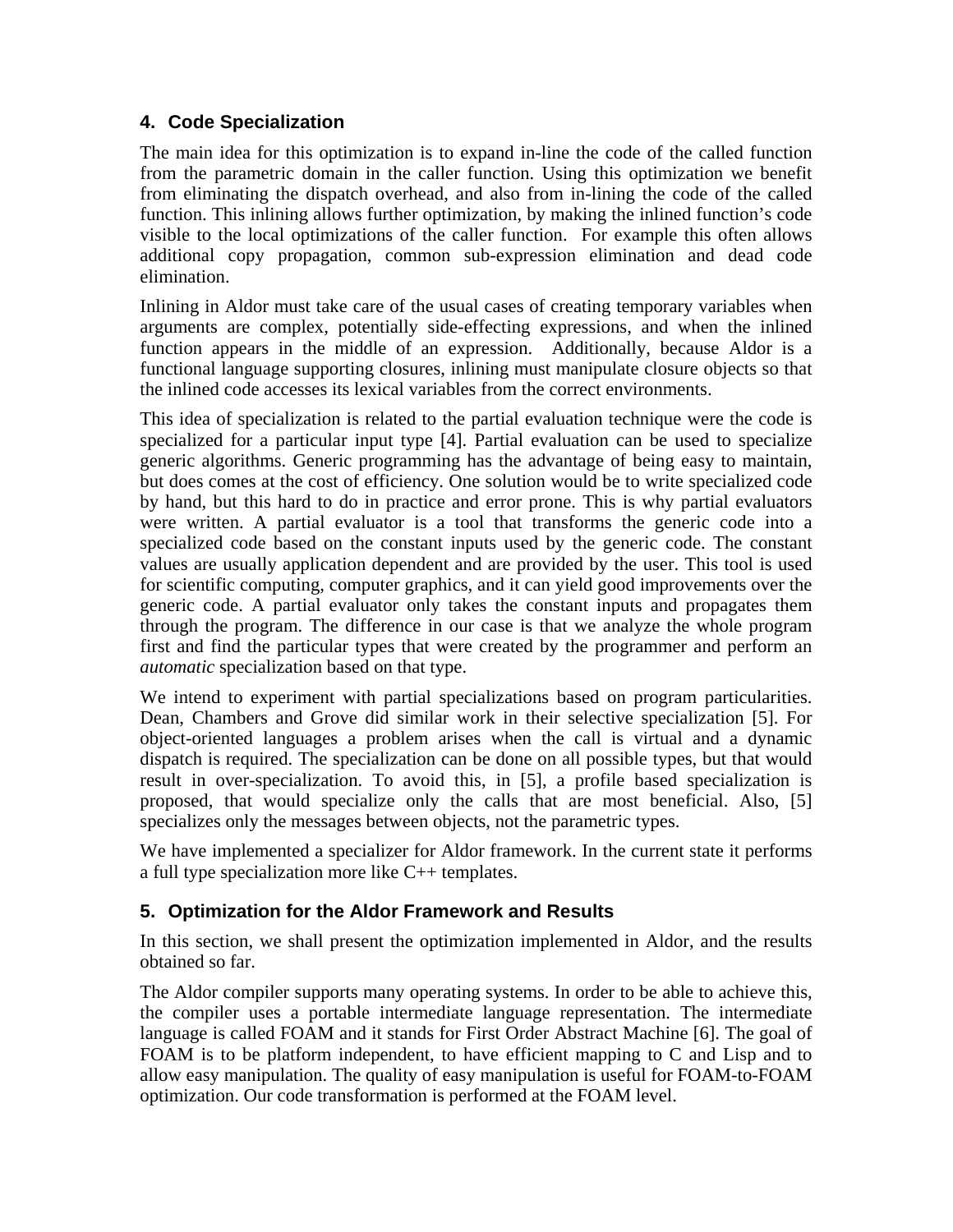### **5.1. Code Specialization for Aldor**

In our case we use a partial evaluator that not only specializes the domain constructor, but also specializes all the exports of that domain. This creates operations of that specialized domain as monolithic operations that are more efficient.

Some complications arise in Aldor programming language, since the domains are dynamic, created at runtime. Any information related to domains is therefore known only at runtime.

Although some domains may be determined completely as run-time values, compiling whole program permits an overview of the whole code, providing visibility to those complete type forms that areknown at compile time.

This is not the case when libraries are generated, because the parametric domain may not be used (instantiated). A library would creates generic domains that will be used later by another program. But even in this case some domains may contain some partial instantiations of other parametric domains, and this should be optimized by our optimizing technique.



*Figure 1. Domain specialization. Calls to generic domains are replaced by a specialized domain that does not require external calls.* 

To make the process more clear, let us turn to our example and see how it works. In our example, there are two domains:  $Dom1$  and  $Dom2(.)$ . They both belong to the same category. Dom2 is a domain constructor, which accepts a parameter of type Dom1Cat and returns a domain of type  $Dom1Cat$ . In this case, a construction of type  $Dom2(Dom1)$  is possible. Our optimizer will detect the generic type construction and try to specialize it by replacing it with  $Dom2$   $Dom1$ , which will contain the specialized form of the operations (see Figure 1).

The proposed method will try to create specialized forms of the functions of instantiated domains. And use the specialized forms to construct the specialized run-time domains. The specialized functions should in-line code from domains that are type parameters. This way the resulting domains will have functions that do not require function call overhead when executing the code from a parameter domain.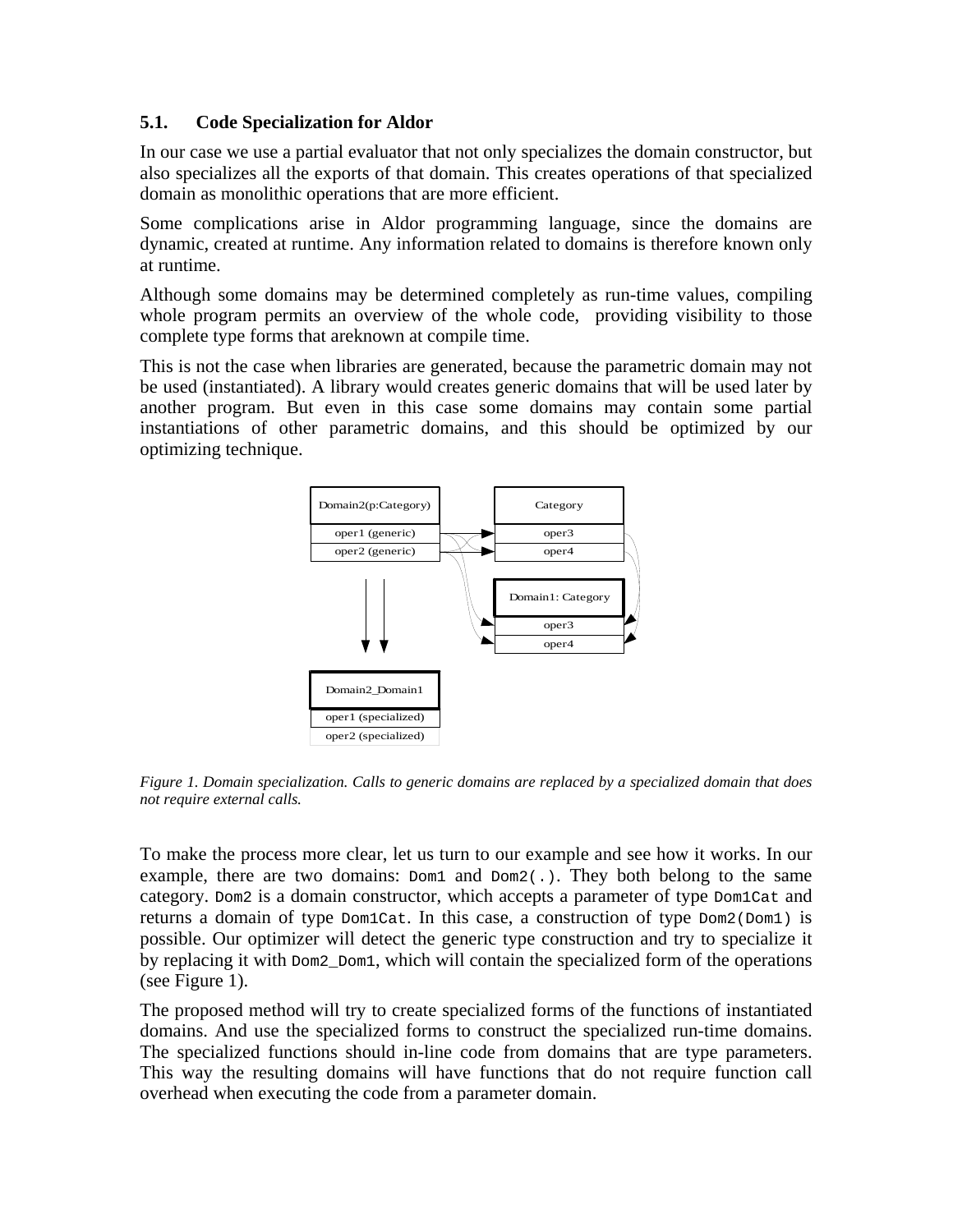Information about domains should always be available to executable programs because everything that is used must be fully declared, or inferred, at compile time. So, by analyzing the code, all syntactic instances can be discovered. These domain expressions may use some other domains or parameterized constructors that are not fully defined. In this case, a partial optimization can be applied by specializing only the part of the domain that is known at compile time.

In case of a library, or when Aldor's interpreted mode is used, some partial definitions may be encountered, as is the case for domains, but because the main function is not provided some of the declarations may be left in a parametric form. In this case, a partial optimization would be constructed based on the provided domains.

By partial optimization, we mean that if a declaration such as  $Dom3(Dom2(Dom1))$  is given, and only Dom2 and Dom1 are known or only Dom3 and Dom2 are known, we can specialize only  $Dom2(Dom1)$  or  $Dom3 \circ Dom2$  respectively.

The algorithm used to transform the FOAM code is:

- 1. initialize the data structures
- 2. identify the domain declarations
- 3. for each program
	- 3.1. if there is a domain constructor, generate a new specialized domain based on the domain constructor
	- 3.2. replace the call to the generic domain to a call to the specialized one
	- 3.3. in the specialized domain try to find the imports from other domains, and if found, modify the FOAM representation to help Aldor in-liner identify the called function.
- 4. construct the FOAM code back from the data structures used by the tower optimizer

To find new domain constructors, the program is scanned until a variable of type domain is defined, then the constructor is analyzed and the new domain is created.

To replace the call to the generic domain with a call to the specialized one, a new global variable is defined and initialized with the new domain and then the new value is assigned to the local variable that should be defined with the domain.

Finding the imported symbols from domains required functions to evaluate hash functions in FOAM code to simulate the run-time look up of domain exports.

By using this inter-procedural optimization, we could create specialized versions that contain constants in places of parameters. As such, we could leave to the other intraprocedural optimization techniques further code simplification. For example, by using constant propagation and dead variable elimination optimizations:

```
f(a:AldorInteger):(AldorInteger) == { 
       b: AldorInteger; 
      if (a > 10) then \{ b := 0; for i in 1... a repeat b := b + 2 * i;else b := 10;a + bi}
```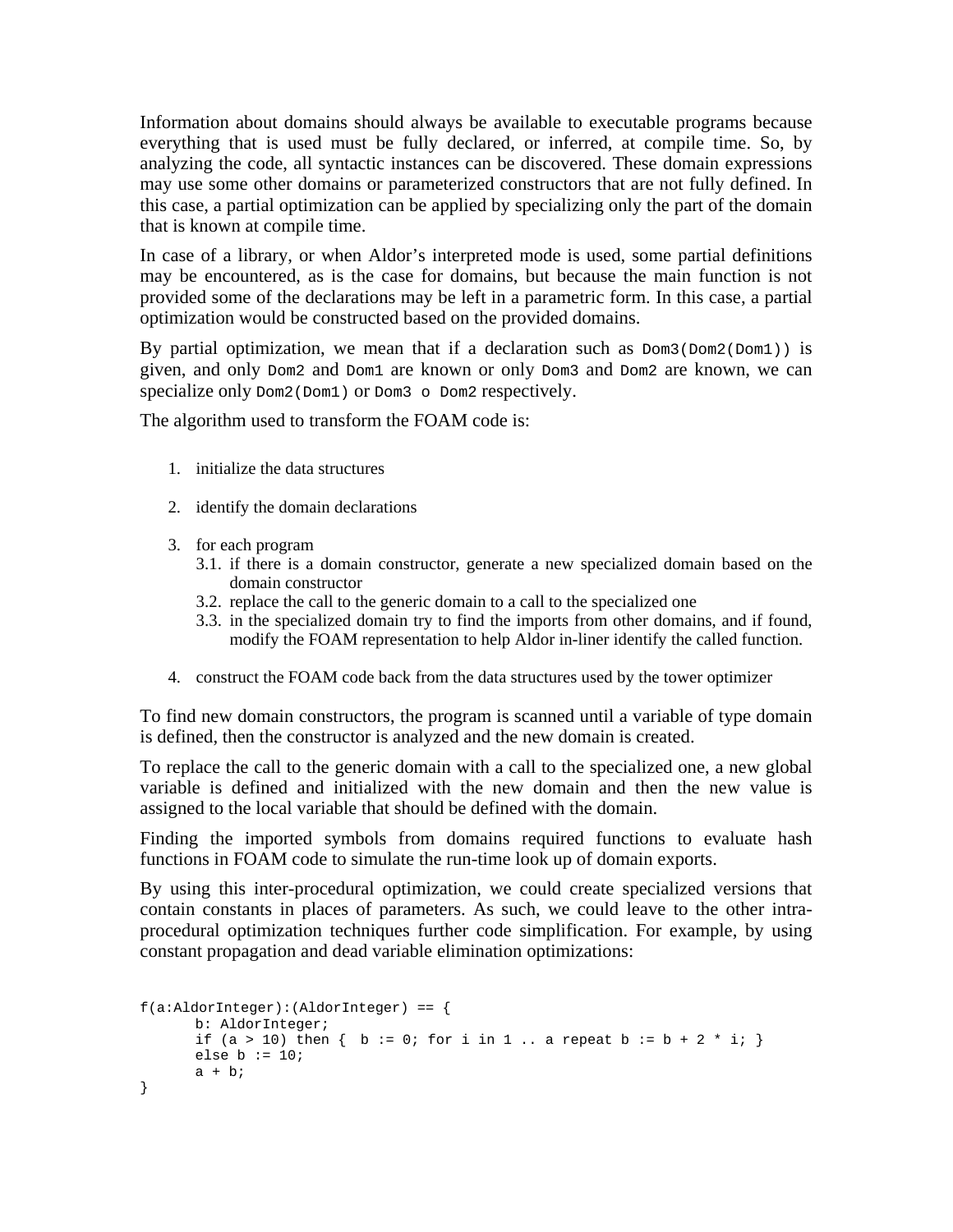If we call the function  $f(5)$  then we could optimize the function by propagating the constant:

```
f():(\text{AldorInteger}) == { b: AldorInteger; 
      if (5 > 10) then \{ b := 0; for i in 1 .. 5 repeat b := b + 2 * i; }
      else b := 10;
      5 + bi}
```
By removing the if statement with the branch that is always taken, we get

```
f():(\text{AldorInteger}) == { b: AldorInteger} b := 10; 5 + bi }
```
and finally

 $f():(\text{AldorInteger}) == 15;$ 

The compiler already performs some of these optimizations but they all work inside a function. To take advantage of them, we need to have a specialized domain. In some cases the compiler can detect the domain that is constructed, but in some others it cannot. So, for example if a function constructs two domains that are dependent of a variable parameter it is not possible for the compiler to specialize the function at compilation time, but it might be possible to generate the two possible *specialized* and *optimized* domains and use one of those depending on the input. Of course this would produce bigger code, but it will produce faster one at the same time.

### **6. Experiments**

#### **6.1. Aldor**

To test type the potential for tower optimizations, we first created test files and specialized them manually at the Aldor language level.

The test file has the following structure:

```
#include "aldor" 
#include "aldorio" 
macro {LOOPS == 300; TESTS == 20;} 
int ==> MachineInteger; 
import from int; 
define Dom1Cat: Category == with \{ m: int \rightarrow int; \};
define Dom1: Dom1Cat == add \{ m(g: int) : int == g := g + 1; \}define Dom2(p: Dom1Cat): Dom1Cat == add 
\{m(x: int): int == \{for i in 1..LOOPS repeat \{x := m(x) $p + 2i} x_i \}define Dom3(p: Dom1Cat): Dom1Cat == add 
 \{ m(x: int): int == \{ for i in 1..LOOPS repeat \{x := m(x) \$p + 3i\} \} \}define Dom4(p: Dom1Cat): Dom1Cat == add 
 \{ m(x: int): int == \{ for i in 1..LOOPS repeat \{x := m(x)$p + 4i} xi \}Dom1Cat: Category == with {m: (SingleInteger) \rightarrow SingleInteger};
import from Dom4(Dom3(Dom2(Dom1))); 
m(1);
```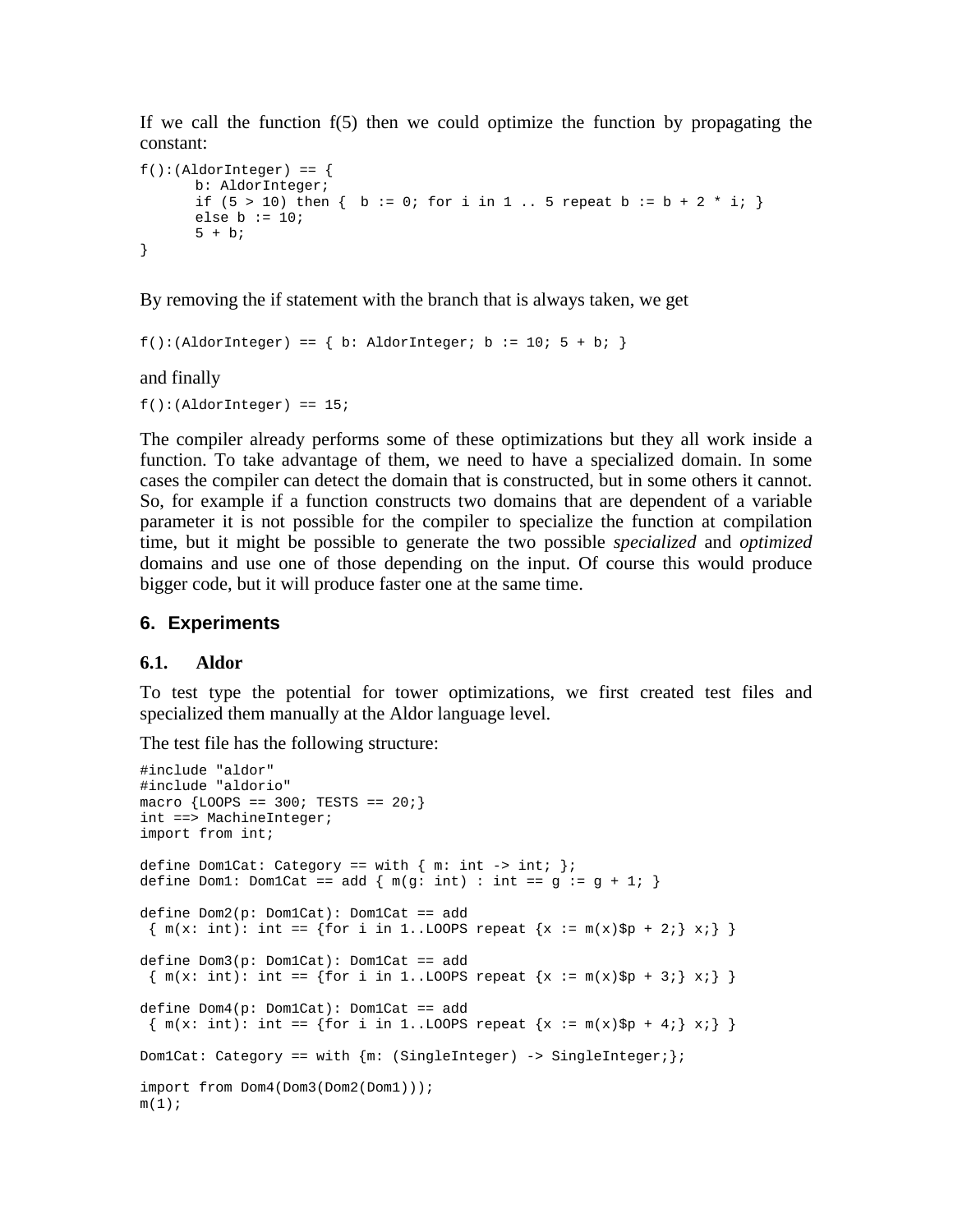We present the results in Table 1 for the current implementation of our optimizer. The results are encouraging. We note that these examples are simple and with very small functions. These examples did little more than calling the functions from inner domains, so that means that the program is spending most of its time in function call overhead, which makes this benchmark favourable.

| <b>Test</b>       | Unoptimized Time $(s)$ | <i><b>Optimized Time(s)</b></i> | $Speedup(\%)$ |
|-------------------|------------------------|---------------------------------|---------------|
| Test <sub>3</sub> | 3.81                   | 0.26                            | 93.17         |
| Test4             | 12.63                  | 2.17                            | 82.81         |
| Test <sub>5</sub> | 0.25                   | 0.25                            | $\theta$      |
| Test <sub>6</sub> | 12.72                  | 2.00                            | 84.27         |
| Test <sub>7</sub> | 15.49                  | 13.81                           | 10.84         |
| Test <sub>8</sub> | 15.62                  | 14.25                           | 8.77          |

*Table 1: Results for the automatically optimized tests* 

The results for partial specialization are given in the Table 2. We see here that the most important specialization is the innermost domain Dom2\_Dom1. This is intuitive, since the most called function is the one in the inner-most domain.

All specializations that contain this specialization of the inner domain exhibit a similar performance increase, so the outer specializations have little effect in this case. We also note that specialization of domain constructor composition, e.g.

 $(Dom4 o Dom3 o Dom2)(X)$ ,

had no beneficial effect.

| <i><b>Specialization</b></i> | $Speedup(\%)$ |
|------------------------------|---------------|
| Dom4 Dom3 Dom2 Dom1          | $-1.997$      |
| Dom4_Dom3_Dom2 Dom1          | $-7.132$      |
| Dom4_Dom3_Dom2_Dom1          | 84.022        |
| Dom4 Dom3 Dom2 Dom1          | 84.878        |
| Dom4 Dom3 Dom2 Dom1          | 85.164        |
| Dom4 Dom3 Dom2 Dom1          | 84.593        |

*Table 2: Partial specialization. The underscore shows which domains were specialized, and which were left in generic form. For example, Dom2\_Dom1 specializes Dom2 to make only calls from Dom1.* 

### **6.2. Maple**

If we use Maple versions of our modules dom1 and dom2, we can make a simple test of the potential for speed up for parametric polymorphism in Maple: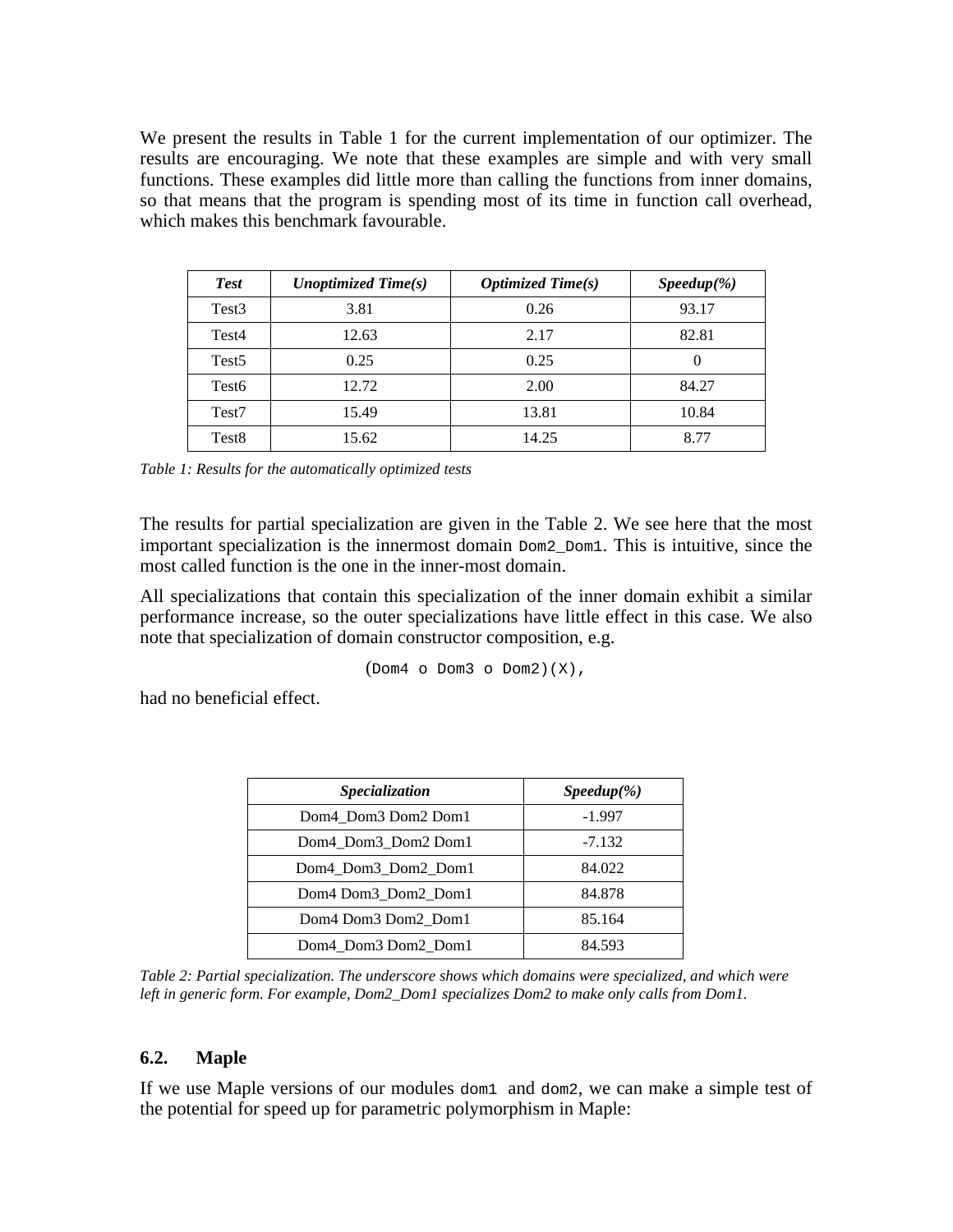```
> dom1 := proc() module() 
               local v; 
               export a; 
               a := proc(m::integer) 
                       local i; 
                      v := 0;for i from 1 to 1000 do v := v + 1 end do;
                       return v; 
               end proc: 
        end module 
end proc: 
> dom2 := proc(p::`module`) 
        module() 
               local v; 
               export s; 
               s := proc(m::integer) 
                       local i; 
                      v := 0;for i from 1 to 10000 do v := p:-a(1) end do;
                       return v; 
                end proc: 
        end module 
end proc:
```
#### This can be specialized to:

```
> dom2_dom2_dom2_dom1_o := proc() 
     module() 
         local v; 
         export s; 
         s := proc(m::integer) 
              local i,i1,i2,i3,v1,v2,v3; 
             v := m; for i from 1 to 100 do 
                 v1 := v; for i1 from 1 to 100 do 
                      v2 := v1; for i2 from 1 to 100 do 
                          v3 := v2;for i3 from 1 to 10 do v3 := v3 + 1 end do;
                          v2 := v3; end do; 
                     v1 := v2; end do; 
                 v := v1; end do; 
              return v; 
         end proc; 
     end module 
end proc:
```
And the corresponding results are:

```
> d1 := dom2(dom2(dom2(dom1()))): 
> t:=time() : d1:-s(1): time() -t; 10.312 
> d3_o := dom2_dom2_dom2_dom1_o(): 
> t:=time() : d3_o:-s(1): time() - t; 6.438
```
As can be seen from the timings, this gives a speedup of about 36%.